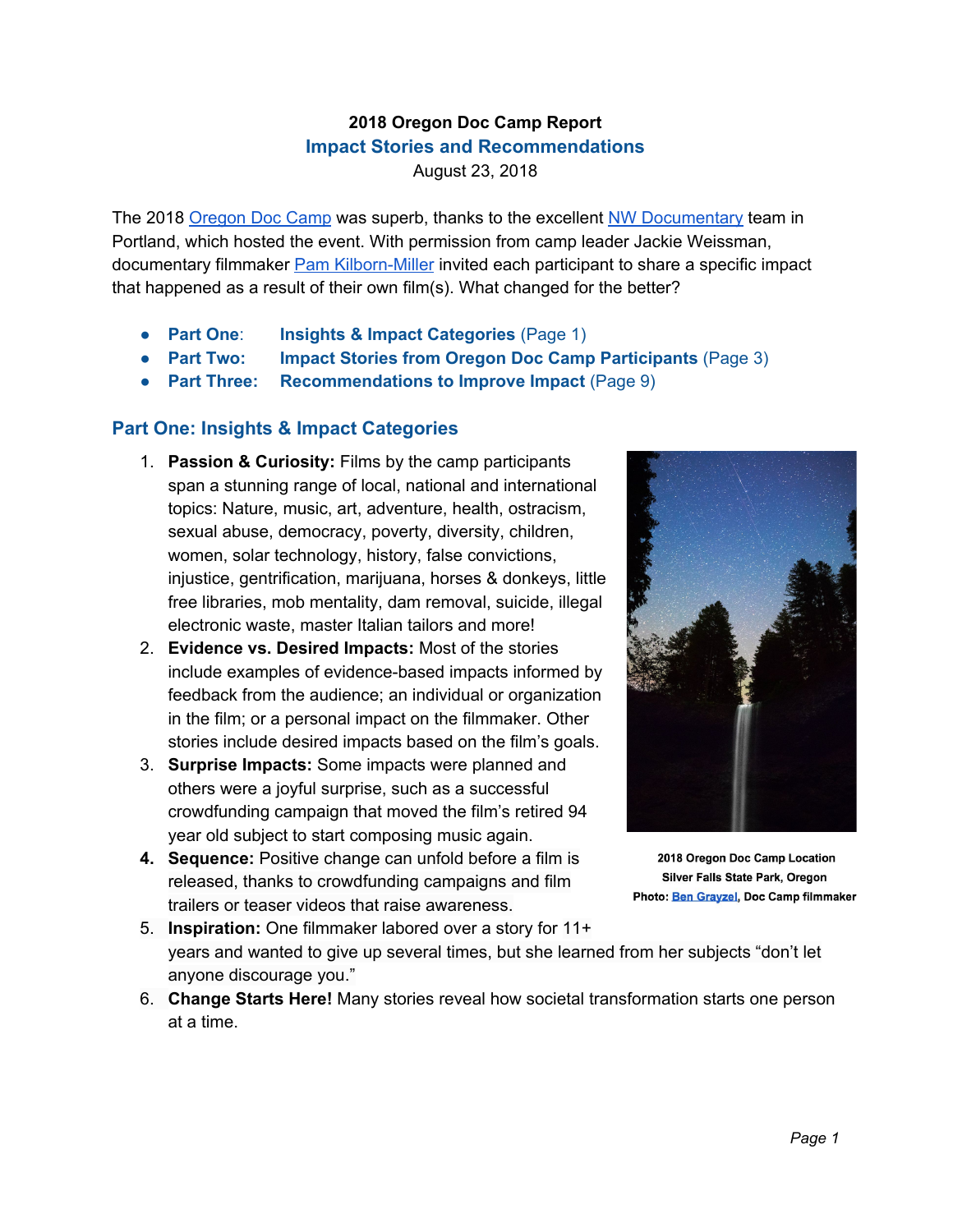### **The following categories emerged from impact stories submitted by these filmmakers:**

### **1. Audience**

- Brian Clark
- Len Davis
- Rami Katz
- Malika Lee
- Ann Talman
- Mike Turner

### 2. **Person or Organization** (in the film)

- Gabriel Baron
- Len Davis
- Annette Frahm
- Abigail Hagan
- *○* Molly Kreuzman
- Cambria Matlow
- Linda Robertson
- diane estelle Vicari

### 3. **Community, City, Nation or World**

- Len Davis
- Tiffany Ellis
- Amy Enser
- Ben Grayzel
- Don Hardy
- Keith Hitchcock
- Mary Knight
- Cornelius Swart
- 4. **Personal** (impact on filmmaker)
	- Amy Benson
	- Jeff Gersh
	- Vicki Vasilopoulos
	- Susan Wolf
- **5. Multiple Impacts** (attributed to one film)
	- Jeris Huntington
	- Jackie Weissman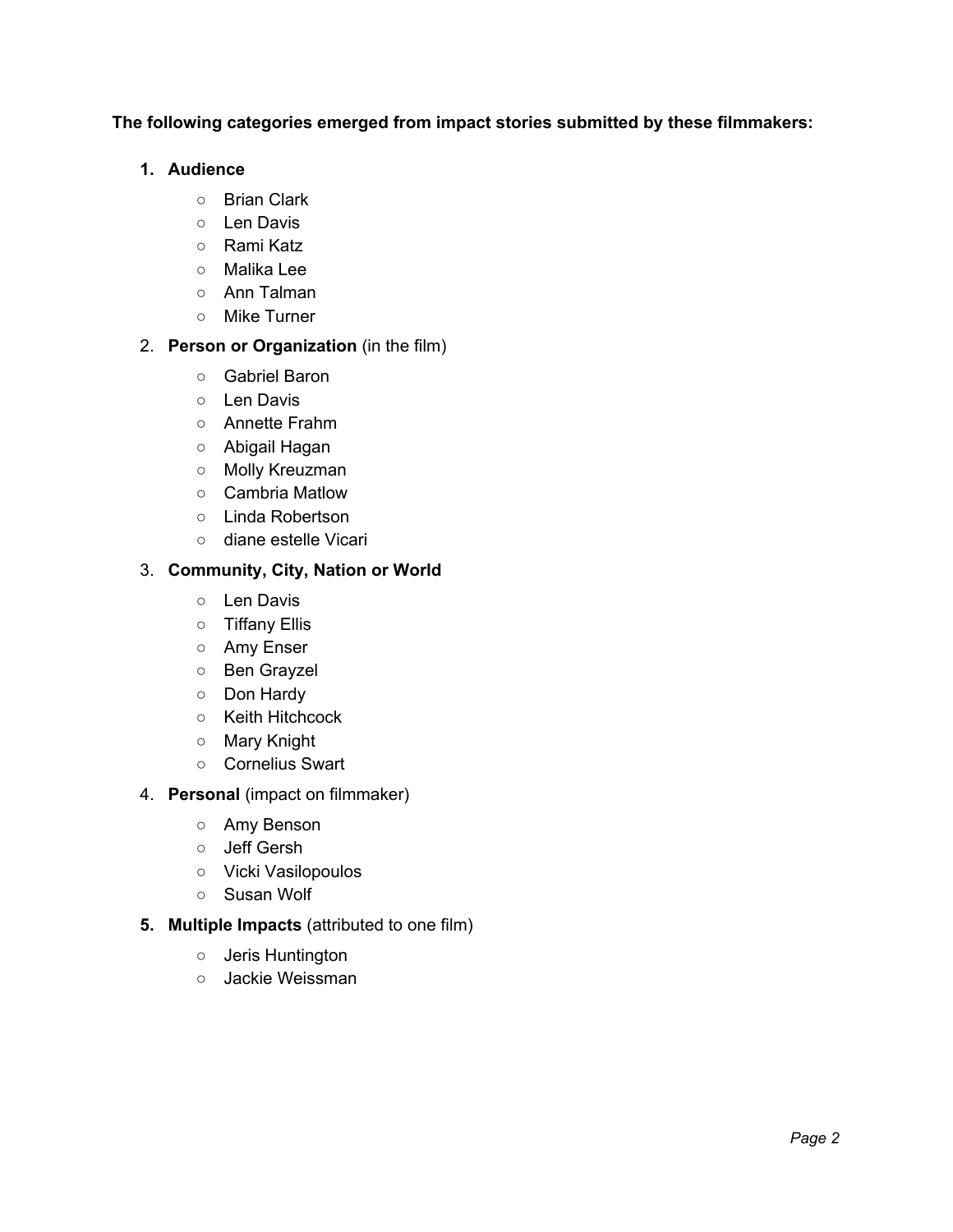# **Part Two: Impact Stories from Oregon Doc Camp Participants**

The following filmmakers describe a change that happened as a result of their film(s).

- **1. AUDIENCE:**
- Brian Clark [\(brianjclarkproductions@gmail.com\)](mailto:brianjclarkproductions@gmail.com)
	- o Film: [Champions](https://www.brianjclarkproductions.com/#/ukraine/) of Democracy
	- Impact: This 2015 video focused on the role of a specific NGO in Ukraine. Staff in the organization's Washington DC headquarters and the Ukraine country office said the video really helped explain, clarify and promote work being done by NGOs that are assisting grassroots civil society organizations in Ukraine and elsewhere. The result was that the NGO community saw the importance of civil society to democracy.
- Len Davis ([len@pangeality.com](mailto:len@pangeality.com))
	- Film: "The Thrill is Gone, [Chicago](https://www.youtube.com/watch?v=De36F6rOT9U) Beach Guitar Love"
	- Impact: In 2007, Len posted a video of Mexican-American men singing the Thrill is Gone by B.B. King. Ten years later, the daughter of one of the men saw the video and told Len her Dad had passed away and the family didn't think any video existed of him playing music, so the daughter was stunned, thrilled and deeply grateful to stumble upon Len's video.
- Rami Katz ([ramikatz@gmail.com](mailto:ramikatz@gmail.com))
	- Film: The Issue of Mr. [O'Dell](https://ramihkatz.com/theissueofmrodell)
	- $\circ$  Impact: The story of a 94 year old civil rights activist was not accurately portrayed until this film was completed. Rami said that Mr. O'Dell's words of wisdom inspire audiences to learn from the past and stand strong together to inspire tangible change.
- Malika Lee ([likalee3779@yahoo.com\)](mailto:likalee3779@yahoo.com)
	- Film: Seattle to Limbe: The Journey to [Sisterhood](https://limbeseattlesisters.wordpress.com/about/)
	- Impact: The film's teaser raised awareness and moved an audience member to realize they need to ask for permission before touching another person.
- Ann Talman ([atalwoman@aol.com\)](mailto:atalwoman@aol.com)
	- Film: [Woody's](https://www.imdb.com/title/tt6090882/) Order!
	- Impact: An exceptional young man named Mark Steidl with cerebral palsy saw Woody's Order! twice and told Ann how much it meant to him using his Dynavox communicator which he activates with his eyes. He then interviewed her with his device and made a podcast which just won A Golden Quill Journalism Award in Pittsburgh. A news article about Mark said he's been unable to use his arms or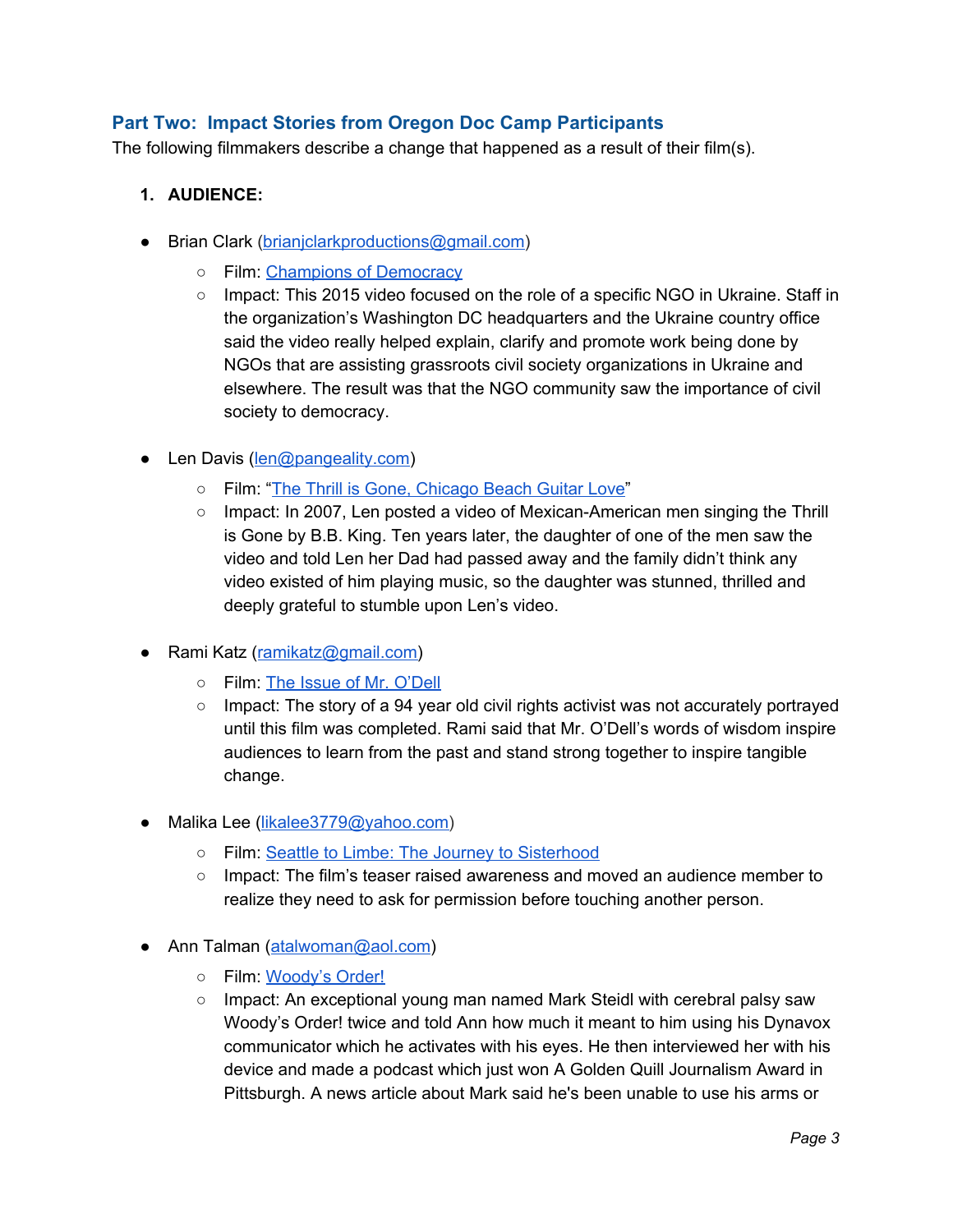legs since birth; Mark cannot make clear sounds and he requires a feeding tube. Mark has no cognitive impairment and has always been fully integrated into a normal classroom setting. Woody's Order! had a profound impact on Mark because he witnessed the striking difference between Woody's opportunities as someone born with cerebral palsy in 1948 vs. Mark who was born in 1995. The focus now is on "real abilities." At age 3, Mark learned to use a DynaVox Talking Computer and attended a state-of-the-art school for kids with special needs; he composes music; performed in theater camp, attended college and won a national technology award. Ann hopes that Woody's life as seen through the documentary hopefully will impact lives for many years to come.

- Mike Turner [\(thewaywetalkmovie@gmail.com\)](mailto:thewaywetalkmovie@gmail.com)
	- Film: The [Way](http://www.thewaywetalk.org/) We Talk
	- $\circ$  Impact: This film explores the ways stuttering has affected the filmmaker's life―the journey of coming to terms with stuttering not being curable, and it being inheritable. After a screening at UCLA, an older man in the audience stood up and said, with a good stutter, "I'm 70 years old and have never introduced myself in public before. My name is J-j-j-jim." ...and then he sat down. He received a standing ovation.

### **2. PERSON OR ORGANIZATION IN THE FILM:**

- Gabriel Baron [\(gcbaron@gmail.com\)](mailto:gcbaron@gmail.com)
	- Film: Evidence of Hope: [Investigating](http://www.justicerapidresponse.org/evidence-of-hope/) Sexual and Gender Based Violence in [Syria](http://www.justicerapidresponse.org/evidence-of-hope/) and Iraq
	- Impact: This film focused on international criminal investigators working with the United Nations and Justice Rapid Response (JRR) to investigate sexual and gender-based violence in conflict zones. Gabriel was told the largest fundraising success ever for JRR was likely due to the film. JRR ensures the worst crimes known to humanity are investigated promptly and professionally.
- Len Davis ([len@pangeality.com](mailto:len@pangeality.com))
	- Film: Italian Artist [Lorenzo](https://www.youtube.com/watch?v=pPgzaqaG_ZY) Barbieri @ Gaudi Parque Güell in [Barcelona](https://www.youtube.com/watch?v=pPgzaqaG_ZY) Spain
	- Impact: Len filmed an Italian artist in Barcelona and later received this message from him: "My Great Destiny Friend, you can't believe me.. three days before i leave Barcelona, my companero de piso, called himself Morad has robbed my bag with my laptop and my sketchbook!! I felt die.. The only thing that i still have it's your video..I've seen it with tears in eyes, but for joy too.. THANKS FOR BEING THERE!"
- Annette Frahm ([annette@frahmcomm.com](mailto:annette@frahmcomm.com))
	- Film: Girls and [Glaciers](https://vimeo.com/221682990) (Password: Girlsandglaciers)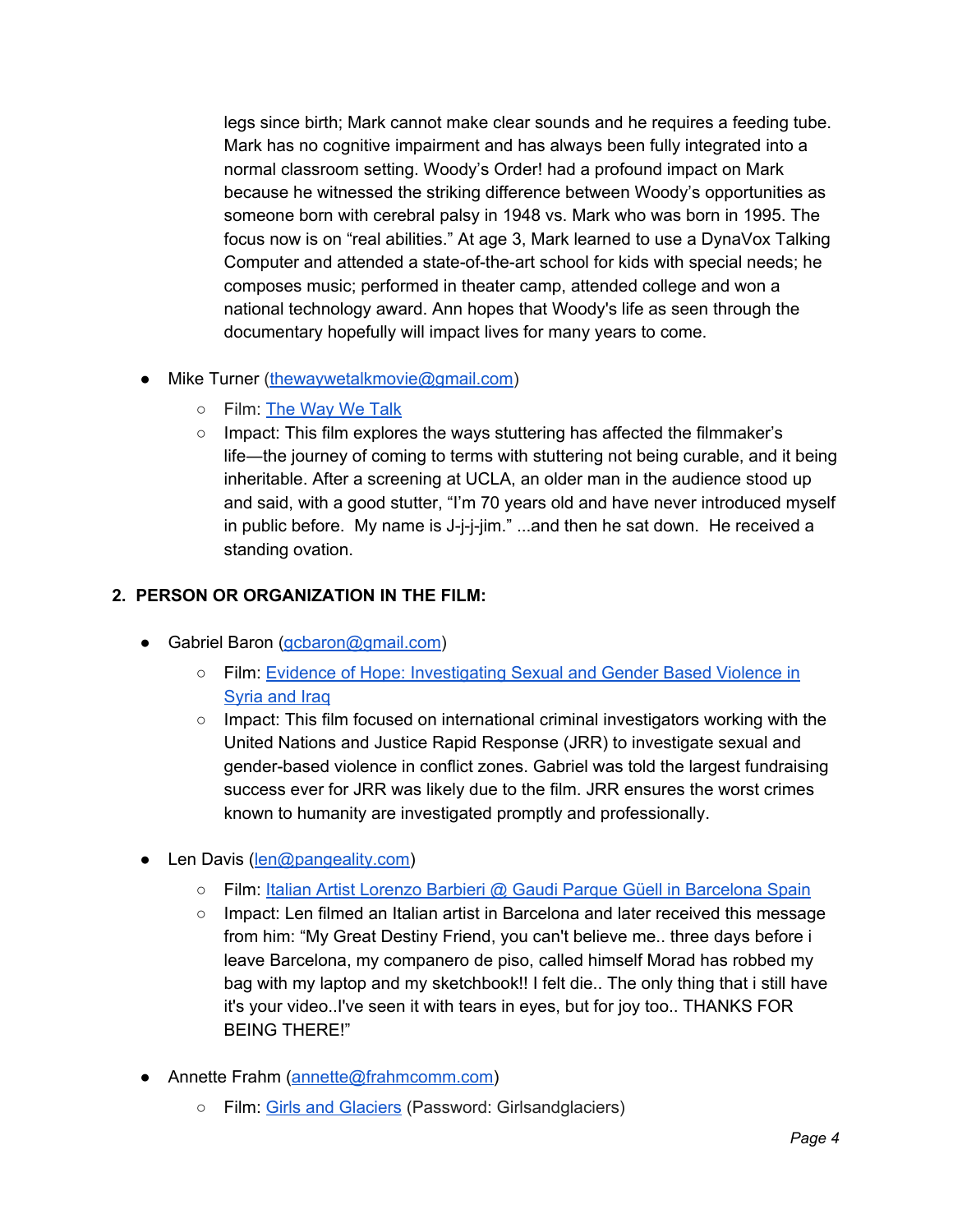- Impact: Inspiring Girls [Expeditions](http://www.inspiringgirls.org/) won a [F](https://www.rei.com/blog/stewardship/force-of-nature-fund)orce of [Nature](https://www.rei.com/blog/stewardship/force-of-nature-fund) Fund grant from REI thanks to Annette's film, which allowed the nonprofit organization to expand its program.
- Please contact Annette for a link to view the complete film.
- Abigail Hagan [\(abby.hagan@yahoo.com](mailto:abby.hagan@yahoo.com))
	- Film: [Guillo](https://www.prekindle.com/festivalfeature/id/24545708307518872)
	- Impact: The story focuses on Dr. Gregorio "Guillo" Yanez, a practicing doctor at the Shoulder to Shoulder clinic in Santa Ana, Honduras. He received a medical education despite having to fight issues of poverty since birth. The impact of this film is that the clinic was able to use it for fundraising.
- Molly Kreuzman (molly@earthseasoned.com)
	- Film: Earth Seasoned [#GapYear](https://earthseasoned.com/)
	- $\circ$  Impact: To show how young women are as capable as young men to be able to live primitively in the Oregon Cascade Mountains for an entire year. And to reiterate how vital time in nature is for all of us to remember what is truly important. And while we may enjoy nature differently, that nature belongs to all of us without regard to income, race, religion, orientation, political affiliations etc.
- Cambria Matlow [\(cambria.matlow@gmail.com](mailto:cambriia.matlow@gmail.com))
	- o Film: [Burning](https://www.imdb.com/name/nm1300967/) in the Sun
	- Impact: This film won the environmental award at Cinema for Peace Festival in Berlin. The prize was a check for Richard Komp, who appeared in the film, to increase his ability to make an impact. Richard trained locals in Mali to build solar technology on their own and the check allowed Richard to continue this work around the world.
- Linda Robertson ([robertson@hws.edu\)](mailto:robertson@hws.edu)
	- Film: [Daughters](https://search.alexanderstreet.com/preview/work/bibliographic_entity%7Cvideo_work%7C3551048) of the New Republic: Harriet Tubman and Sarah Bradford
	- Impact: This historical documentary focuses on a collaboration between Harriet Tubman and her biographer Sarah Bradford that transcended race, class and gender. It revealed Harriet's contribution to the Underground Railroad, her leadership role in a Civil War raid, and much more. The film also focuses on Sarah's commitment to bring Harriet's story to life at great personal cost over many years. The documentary retrieves Sarah Bradford from the well of history. She gave us Harriet Tubman's voice.
- diane estelle Vicari ([docdanceproductions@gmail.com\)](mailto:docdanceproductions@gmail.com)
	- **○** Film: [Shadow](http://dianeestellevicari.com/) Man: The Sammy Nestico Story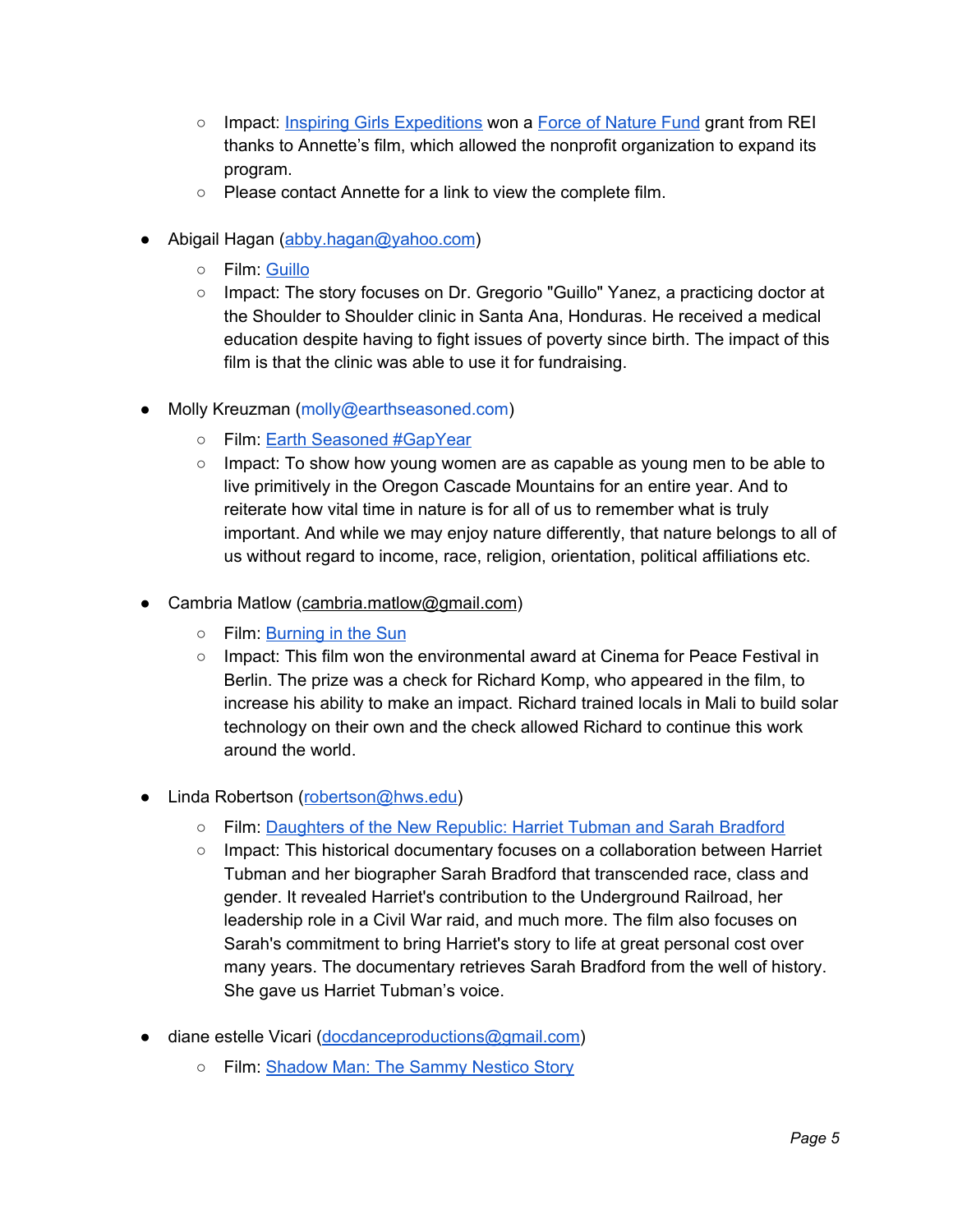**○** Impact: Legendary classical, jazz and big band composer, orchestrator, writer, arranger and educator Sammy Nestico was stunned that so many people responded on Facebook to the Kickstarter crowdfunding campaign for his film, that at the age of 94, 2.5 years after retirement, it moved him start writing music again.

### **3. COMMUNITY, CITY, NATION OR WORLD:**

- Len Davis ([len@pangeality.com](mailto:len@pangeality.com))
	- Film: The [Digital](https://www.youtube.com/watch?v=i4GZA9kEOV4) Dump
	- Impact: The president of Nigeria assembled his cabinet to watch Len's film about the illegal electronic waste trade Nigeria. Len later heard that the president was moved to tears by the film.
- Tiffany Ellis ([www.jadamalifilms.com/contact.html](https://www.jadamalifilms.com/contact.html))
	- o Film: Koorliny [Noonook](https://www.jadamalifilms.com/pastprojects.html) Boodja: Back to Country
	- Impact: This project included three Aboriginal oral histories, plus filmmaking and interview training for Aboriginal youth, who then collaborated with elders to document the history and significance of their homeland. The project helped facilitate communication between generations and trained kids in storytelling plus technology.
- Amy Enser ([amy@higherames.com\)](mailto:amy@higherames.com)
	- Film: Dyna Does [Dressage](https://vimeo.com/121214984)
	- $\circ$  Impact: This underdog story about the first mule ever to compete at the national level in the competitive equestrian sport of dressage changed the equine community's prejudices about mules around the world. It led to a policy change regarding which animals are allowed to compete.
- Ben Grayzel ([bengrayzel@gmail.com](mailto:bengrayzel@gmail.com))
	- Film: High [School](http://lexichronic.com/video/weed-documentary-2016-high-school-marijuana-in-an-american-public-high-school/)
	- Impact: Ben's film about marijuana in an American public high school changed drug education because he exposed the disconnect in knowledge between students and teachers. Ben's film was not anti-drug propaganda, but on a personal level Ben began to doubt whether legalizing weed was a good idea based on his personal experience and what he witnessed in school. Ben was interviewed for a television news story, which helped validate his work.
- Don Hardy [\(don@ktffilms.com\)](mailto:don@ktfilms.com)
	- Film: [Witch](https://www.imdb.com/title/tt1196112/) Hunt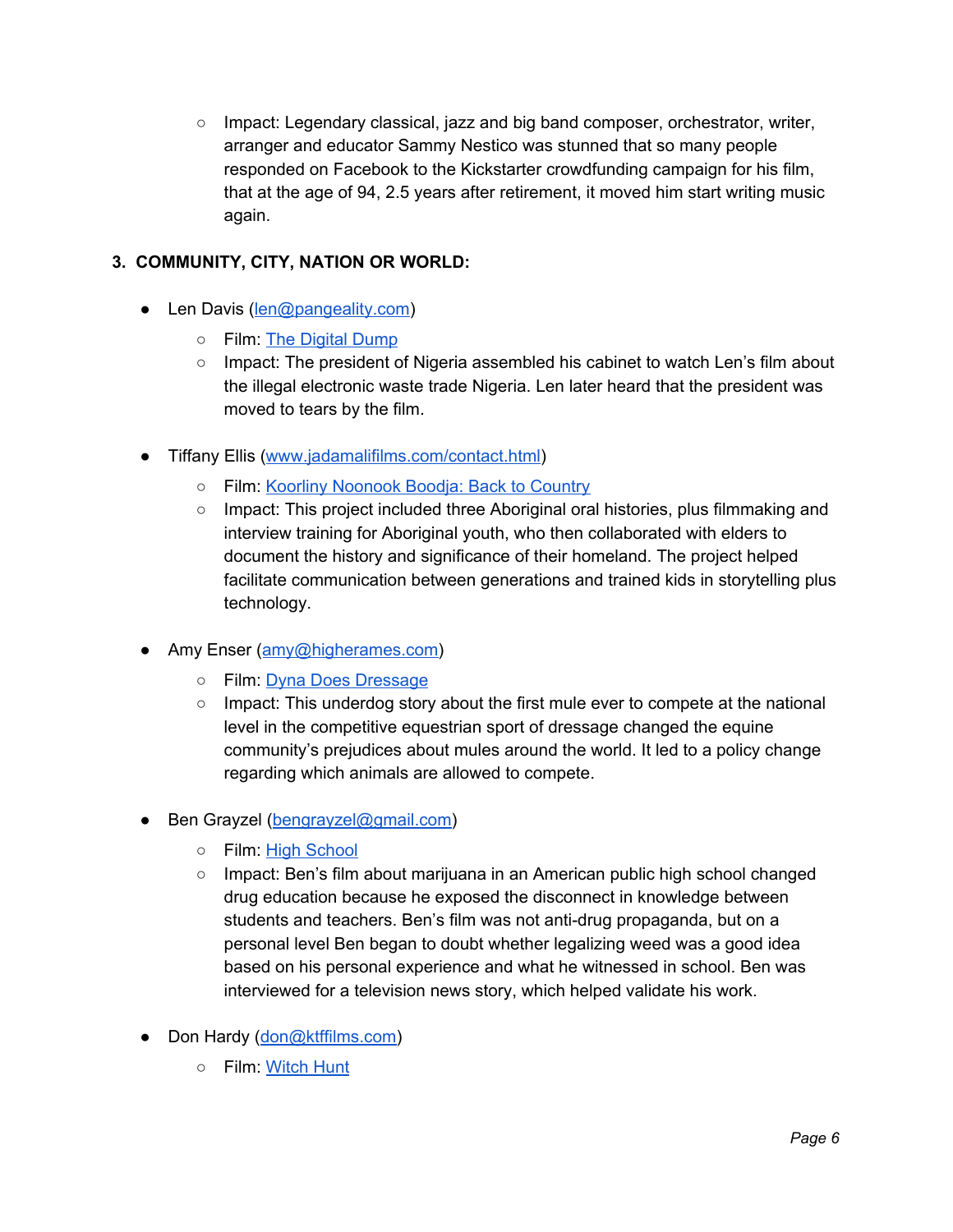- Impact: In the mid-1980's, dozens of working-class Moms & Dads in Bakersfield, California had their lives destroyed when their town was whipped into a frenzy by allegations of child molestation and they were convicted of this horrible crime without any evidence. When we interviewed them for the film, after all of their convictions had been overturned, it was the first time they'd been given a chance to tell their stories. One family requested to have their identities hidden when they recounted their saga. Years later, when the film premiered at the Toronto International Film Festival many of the families profiled in the film took the stage for the Q&A and received a standing ovation from the audience. Even the couple who didn't want to be identified in the film. Now, they knew people believed their story and they could stop hiding from injustice.
- Keith Hitchcock [\(info@hocusfocusmedia.com](mailto:info@hocusfocusmedia.com))
	- Film: Little Free [Libraries](https://www.youtube.com/watch?v=y6V7fVGbaXs) on Seattle Channel
	- $\circ$  Impact: This story inspired people to build tiny libraries in front of their homes, which creates community and increases the sharing economy. The Seattle Channel staff said the story had above average views and reach.
- Mary Knight [\(maryknighthappy@yahoo.com\)](mailto:maryknighthappy@yahoo.com)
	- Film: <u>[A](http://www.maryknightproductions.com/index.html)m I Crazy? My journey to [determine](http://www.maryknightproductions.com/index.html) if my memories are true</u>
	- Impact: This is a personal documentary which explores recovered memories. Mary didn't remember her childhood trauma until she was 37-years old. Sitting across from professionals who don't believe memories like hers are credible enabled Mary to confront her past and become even more certain of her recollection. Mary's film has received positive feedback from survivors and from professionals who work with survivors in such countries as Australia, Canada, Germany, Norway, and Britain. She's pleased that sharing her own process and happy ending helps others heal. Since children are, unfortunately, still being abused in extreme and horrendous ways, the fact that people who have no related life experiences become aware of this type of abuse by watching the film is the impact Mary finds most rewarding.
- Cornelius Swart [\(pricedoutmovie.com/filmmakers](https://www.pricedoutmovie.com/filmmakers/))
	- Film: Priced Out: 15 Years of [Gentrification](https://www.pricedoutmovie.com/) in Portland, Oregon
	- Impact: Oregon has very loose tenant/landlord regulation and there are a great number of landlords in the Oregon legislature: Over 30 percent in the Senate, and over 40 percent in the House in 2015. The impact of this film is that a Senator who opposed low income housing and was also a landlord lost his seat in an election.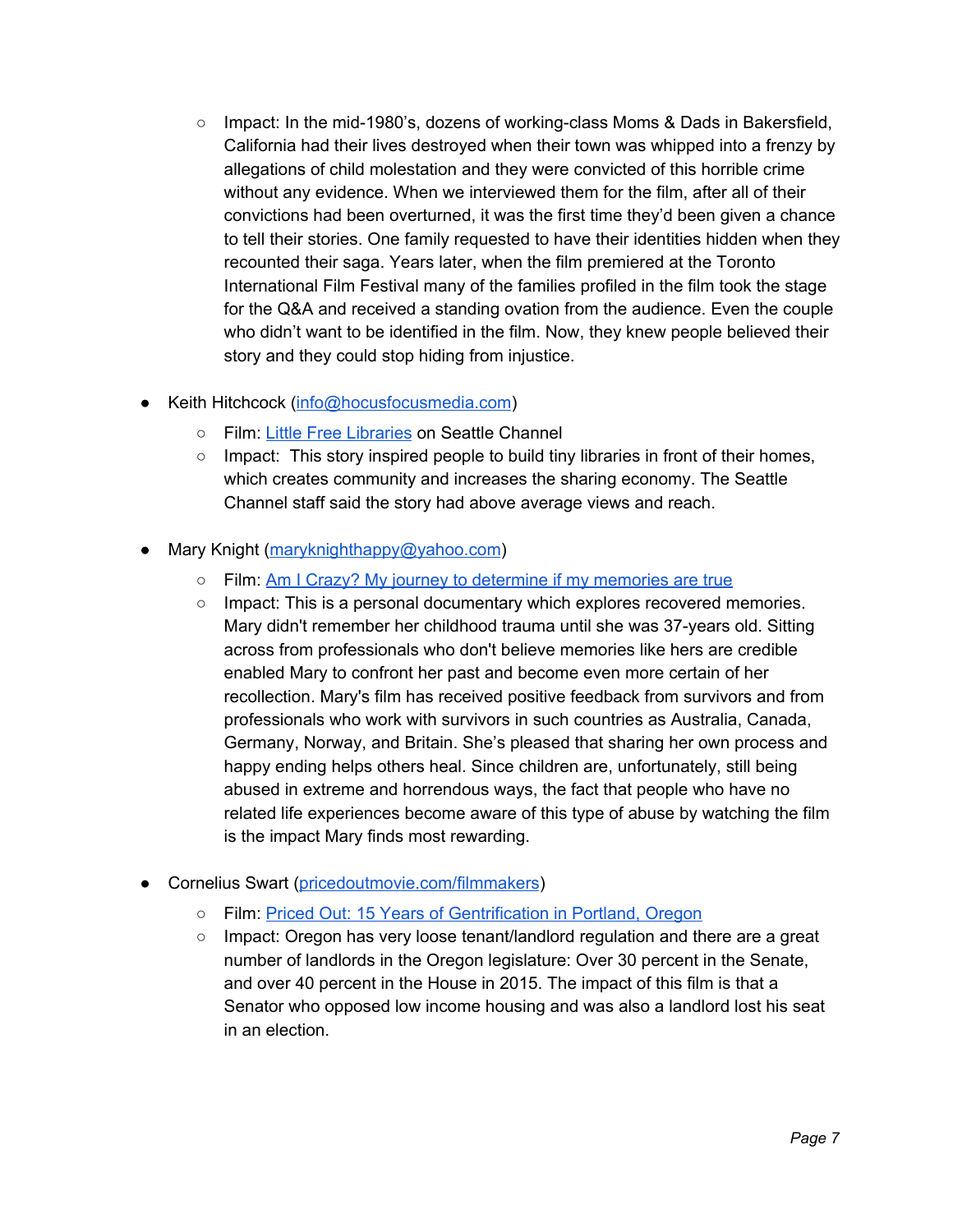### **4. PERSONAL (for the filmmaker):**

- Amy Benson [\(benson@nonfictionmedia.com](mailto:benson@nonfictionmedia.com))
	- Film: [Drawing](https://www.drawingthetiger.com/) the Tiger
	- Impact: If someone had told me before I began our feature documentary that it would take 7 years, would require raising 300k via grants, crowd funding and asking people for money, all nighters, letting go of hygiene… I would have run away. But I have NO regrets. The process changed me profoundly. I now have the confidence to do the things I want to do. I learned about creating a team & about my own leadership skills. I am not afraid to ask for what I need/want. I am not afraid of failure. I am proud of the film. I am proud of myself.
	- Also, Amy's film created a positive ripple effect when she helped the lead character's best friend (who was not in the film) get into a two year advanced nursing program. This person is now on the board of directors for an NGO.
- Jeff Gersh ([Jeff@NarrativeLab.com](mailto:Jeff@narrativelab.com))
	- Film: What's a River For? The Elwha [Undammed](http://www.narrativelab.com/)
	- Impact: Over six years, Jeff's company ([NarrativeLab\)](http://www.narrativelab.com/) documented the largest dam removal in American history. He said that feeling the first shake of the earth and seeing the river crash through the wall was like watching the birth of a child. Within days, salmon were swimming up the re-opened sections of the Elwha river for the first time in 100 years. For a different film that supported people who have lost someone to suicide, Jeff described notes he received from viewers around the world. The personal impact was experiencing that his work "mattered to someone."
- Vicki Vasilopoulos [\(vicki@orestesfilms.com](mailto:vicki@orestesfilms.com))
	- Film: Men of the [Cloth](http://menoftheclothfilm.com/)
	- Impact: Three Italian master tailors share their pride and devotion to their Old World craft while confronting their challenging role in the twilight of their career. Vicki filmed this story over 11 years and wanted to give up on it several times, but she learned from the master tailors "don't let anyone discourage you."
- Susan Wolf ([swolf.redspokefilms@gmail.com](mailto:swolf.redspokefilms@gmail.com))
	- Film: Mata Hari: The [Naked](https://vimeo.com/235759318) Spy
	- Impact: Mata Hari represents the power we have to re-invent our own lives. She overcame a lot of trauma in her early life, but she never became a victim. Susan said the audience was moved by Mata Hari's struggles to live a sexually free and independent life in a time when it was difficult for women to do that. "Learning about Mata Hari's life and discovering how relevant her story is today was the most interesting part." Susan said Mata Hari inspired her with how courageously she faced her death.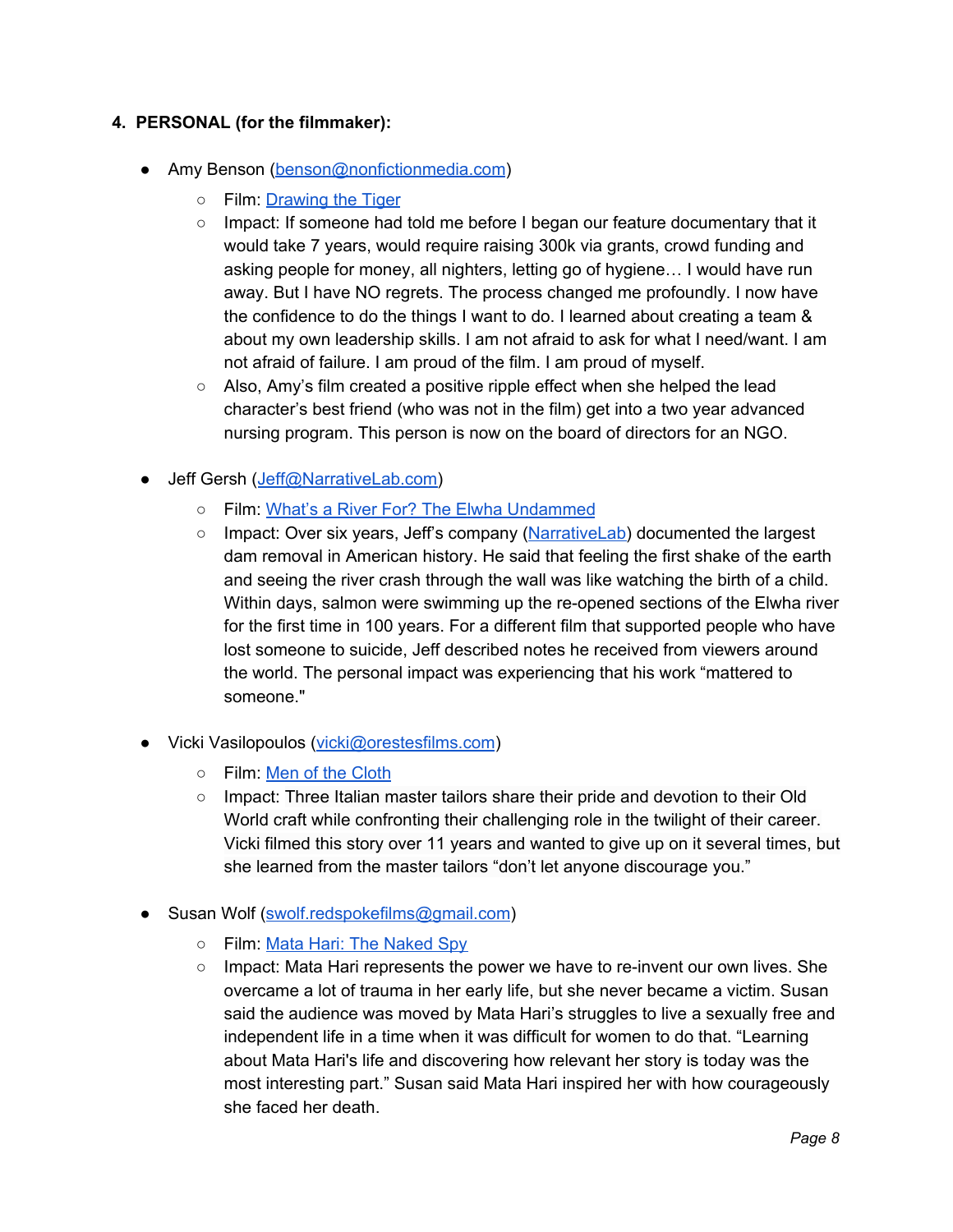### **5. Multiple Impacts** (attributed to one film):

- Jeris Huntington [\(jerishuntington@gmail.com\)](mailto:jerishuntington@gmail.com)
	- Virtual Reality Film: Shifting POV: [Standing](https://youtu.be/J0z1c09CGg8) Rock
	- Multiple Impacts: The VR 360 film we shot on the Standing Rock Sioux Reservation served in three ways: 1. Because of its novel 360 surround orientation close to the Front Lines of the 11.20.16 Bridge Action, the No Dakota Access Pipeline #NODAPL legal team used the video for legal defense of the Water Protectors involved in the action. 2. This film instigated the first **Social VR / VR for Good and Social Impacts Panel** in AltSpace VR which opened the door to a new virtual reality pathway used for Social Good. 3. This film won an inaugural 2016 Oculus Launchpad Award. 4. Finally, the film heightened the awareness of what it was to stand on the front lines during the peaceful protests with the Water Protectors at the Standing Rock Sioux Reservation during the NODAPL protests.
- Jackie Weissman [\(jackie@nwdocumentary.org](mailto:jackie@nwdocumentary.org))
	- Film: Rock N Roll [Mamas](https://rocknrollmamas.com/)
	- Multiple Impacts: In this hour-long documentary, three indie rockers/mamas strive to follow their creative dreams while also providing for their families in an alternative lifestyle that is often judged harshly by our society. Over the course of seven years, award-winning filmmaker Jackie Weissman followed Kristin Hersh of Throwing Muses, Zia McCabe of The Dandy Warhols, and the up-and-coming hip hop artist, Ms. Su'ad. The film takes us into their daily lives as they struggle with both economic instability and the rigors of touring with children, all interwoven with the blood, sweat, and personal fulfillment they find in performing. Rock N Roll Mamas played to sold out audiences all over the world. This film created a very robust online community with fans from all the musicians followed; As a result, the film continues to have a following on Facebook. To further the impact of the film, Jackie Weissman recently published a chapter about her experiences making Rock N Roll Mamas in the academic journal, The [Music](http://demeterpress.org/books/the-music-of-motherhood-history-healing-and-activism/) of [Motherhood:](http://demeterpress.org/books/the-music-of-motherhood-history-healing-and-activism/) History, Healing, and Activism[.](http://demeterpress.org/books/the-music-of-motherhood-history-healing-and-activism/)

# **PART THREE: RECOMMENDATIONS TO IMPROVE IMPACT**

- **● Len Davis, Pangeality [Productions](http://www.pangealityproductions.com/):**
	- [Connectivity](http://www.connectivityproject.com/) Project by Rose Madrone. Watch these short films about the ripple effects of our actions in an interconnected world.

#### ● **Jax Deluca, National Endowment for the Arts**

Jax emphasized the importance of partnerships and recommended the following sites:

○ Doc Society (formerly BritDoc): [Impact](https://impactguide.org/) Guide and Field Kit